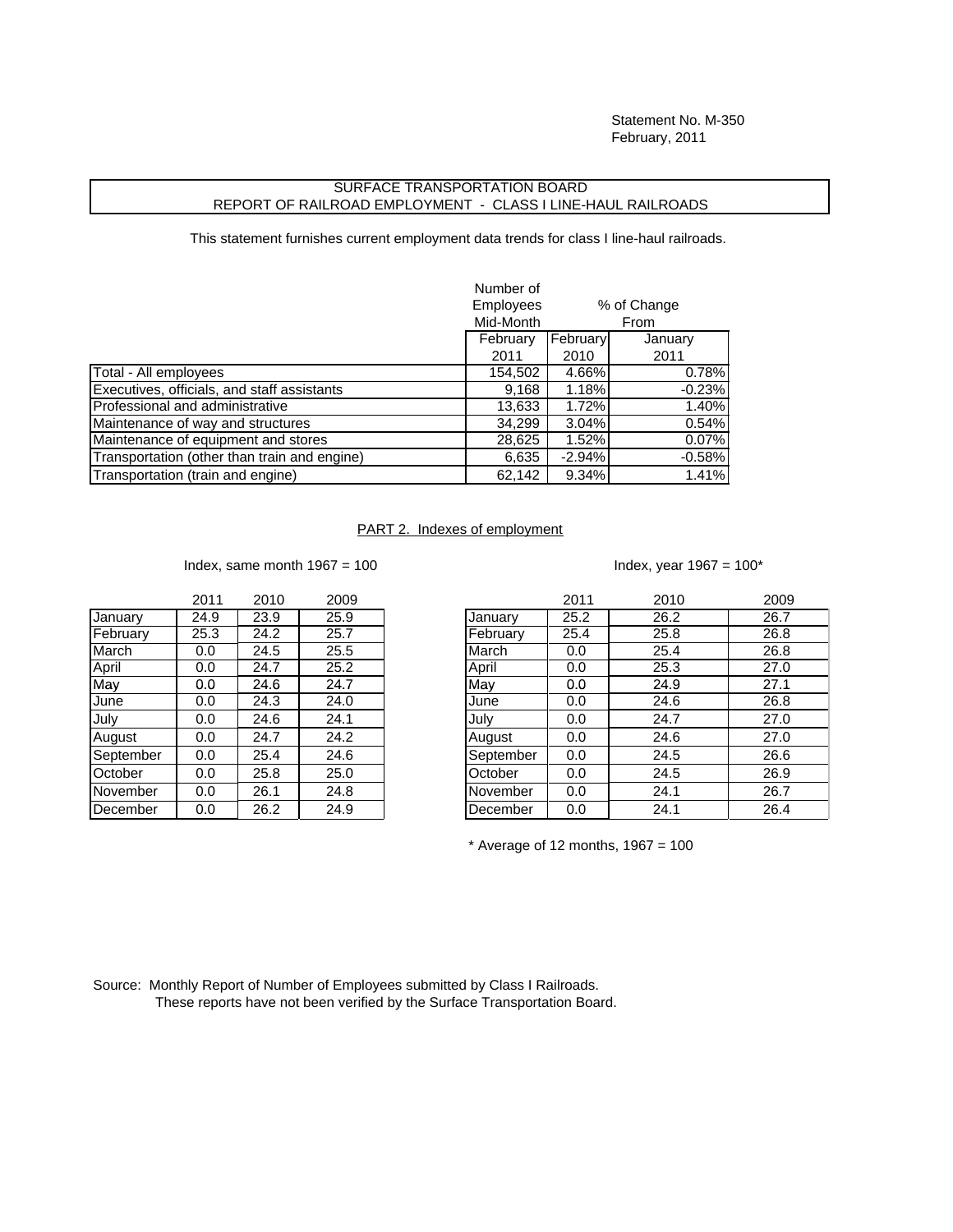| <b>CARRIER</b><br>February, 2011 |        | L <sub>100</sub>         | L200   | L300   | $L$ 400 | L500  | L600   | TOTAL   |
|----------------------------------|--------|--------------------------|--------|--------|---------|-------|--------|---------|
| <b>BNSF</b>                      | 130500 | 1,711                    | 3,744  | 7,993  | 7,084   | 1,622 | 15,881 | 38,035  |
| <b>CSX</b>                       | 121500 | 1,205                    | 2.867  | 6,246  | 4,890   | 1,667 | 10.749 | 27,624  |
| CN/GTW                           | 114900 | 368                      | 497    | 1,818  | 807     | 372   | 2,068  | 5,930   |
| (Includes all                    |        | <b>CN US Operations)</b> |        |        |         |       |        |         |
| <b>KCS</b>                       | 134500 | 280                      | 355    | 457    | 366     | 78    | 1.245  | 2.781   |
| <b>NS</b>                        | 117100 | 1.830                    | 2.705  | 6.173  | 5.746   | 1,400 | 11.417 | 29.271  |
| <b>SOO</b>                       | 137700 | 244                      | 390    | 903    | 553     | 182   | 1.416  | 3,688   |
| UP                               | 139400 | 3,530                    | 3.075  | 10.709 | 9.179   | 1.314 | 19,366 | 47,173  |
|                                  |        |                          |        |        |         |       |        |         |
| <b>TOTAL</b>                     |        | 9,168                    | 13,633 | 34.299 | 28.625  | 6,635 | 62.142 | 154.502 |
|                                  |        |                          |        |        |         |       |        |         |
| <b>NRPC</b>                      | 103000 | 1.469                    | 4.883  | 2.925  | 4.930   | 2.845 | 3.421  | 20,473  |

|              |               | February February<br>January |               | % Change      |          |
|--------------|---------------|------------------------------|---------------|---------------|----------|
|              | 2011          | 2010                         | 2011          | Year          | Month    |
| $L$ 100      | 9,168         | 9,061                        | 9,189         | 1.18%         | $-0.23%$ |
| L200         | 13,633        | 13,403                       | 13,445        | 1.72%         | 1.40%    |
| L300         | 34,299        | 33,286                       | 34,116        | 3.04%         | 0.54%    |
| $L$ 400      | 28,625        | 28,196                       | 28,605        | 1.52%         | 0.07%    |
| L500         | 6,635         | 6,836                        | 6,674         | $-2.94%$      | $-0.58%$ |
| L600         | 62,142        | 56,835                       | 61,275        | 9.34%         | 1.41%    |
| <b>TOTAL</b> | 154,502       | 147,617                      | 153,304       | 4.66%         | 0.78%    |
|              |               |                              |               | Ratio         | Ratio    |
|              | 1967          |                              | 2011          | Corresp.      | Average  |
|              | <b>Months</b> |                              | <b>Months</b> | <b>Months</b> | Month    |
|              |               |                              |               |               |          |
| January      | 614,766       |                              | 153,304       | 24.9          | 25.2     |
| February     | 610,335       |                              | 154,502       | 25.3          | 25.4     |
| March        | 608,751       |                              | 0             | 0.0           | 0.0      |
| April        | 611,136       |                              | 0             | 0.0           | 0.0      |
| May          | 613,824       |                              | 0             | 0.0           | 0.0      |
| June         | 624,153       |                              | 0             | 0.0           | 0.0      |
| July         | 623,096       |                              | 0             | 0.0           | 0.0      |
| August       | 619,419       |                              | 0             | 0.0           | 0.0      |
| September    | 606,714       |                              | 0             | 0.0           | 0.0      |
| October      | 597,271       |                              | 0             | 0.0           | 0.0      |
| November     | 593,568       |                              | 0             | 0.0           | 0.0      |
| December     | 590,100       |                              | 0             | 0.0           | 0.0      |

Source: Monthly Report of Number of Employees submitted by Class I Railroads. These reports have not been verified by the Surface Transportation Board.